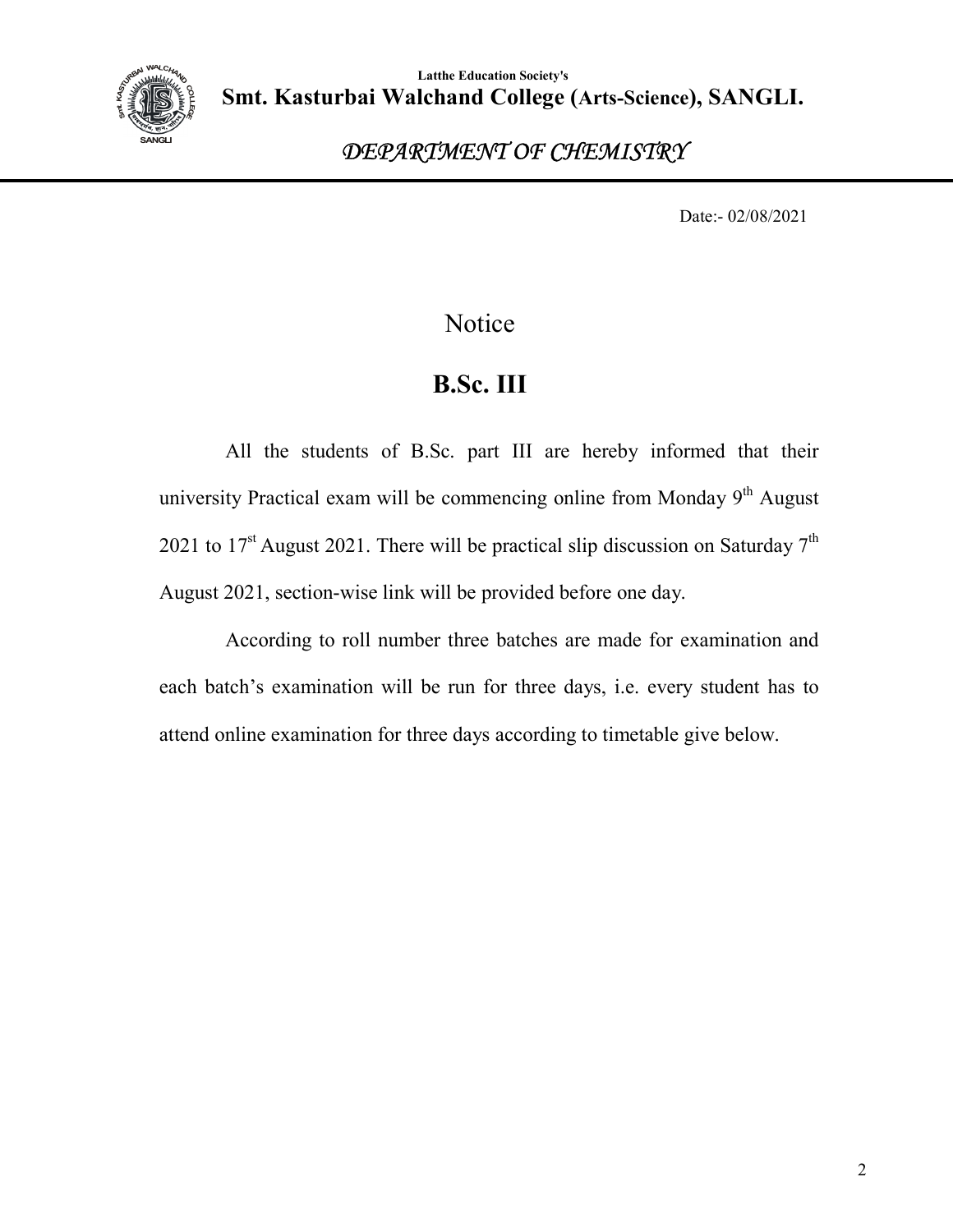#### **Shivaji University, Kolhapur,**

B.Sc. (Part – III) Annual Practical Examination Programme – 2020-21 Chemistry Practical Examination (Semester –V and VI)

| Center of Examination: Smt. Kasturbai Walchand College, Sangli. |                                        |                                                                                                                                                                                    |                                 |  |
|-----------------------------------------------------------------|----------------------------------------|------------------------------------------------------------------------------------------------------------------------------------------------------------------------------------|---------------------------------|--|
| <b>Batch</b><br>No.                                             | <b>Dates</b>                           | <b>Roll Numbers</b>                                                                                                                                                                | <b>Total</b><br><b>Strength</b> |  |
| Date of Inspection: 8/8/2021                                    |                                        |                                                                                                                                                                                    |                                 |  |
|                                                                 | 09/08/2021<br>10/08/2021               | 65,66,67,68,69,70,71,72,73,74,75,76,77,78,79,80,81,82,83,84,85,86,87,88,89,90,92,93,                                                                                               | 41                              |  |
|                                                                 | 11/08/2021                             | 94,95,96,100,557,558,559,561,562,563,565,566,567.                                                                                                                                  |                                 |  |
| $\mathbf{H}$                                                    | 12/08/2021<br>13/08/2021<br>14/08/2021 | 568,569,571,574,575,576,579,580,582,583,584,585,588,592,593,599,600,611,613,616,<br>624,626,627,628,629,632,635,636,637,638,641,648,650,653,654,655,656,657,658,659,<br>660        | 41                              |  |
| III                                                             | 15/08/2021<br>16/08/2021<br>17/08/2021 | 661,662,663,664,668,670,671,675,677,680,681,685,686,691,692,695,696,702,703,704,<br>709,710,711,712,713,714,715,716,717,718,719,720,721,<br>722, 723, 724, 725, 727, 728, 729, 733 | 41                              |  |
|                                                                 |                                        | <b>Total Student</b>                                                                                                                                                               | 123                             |  |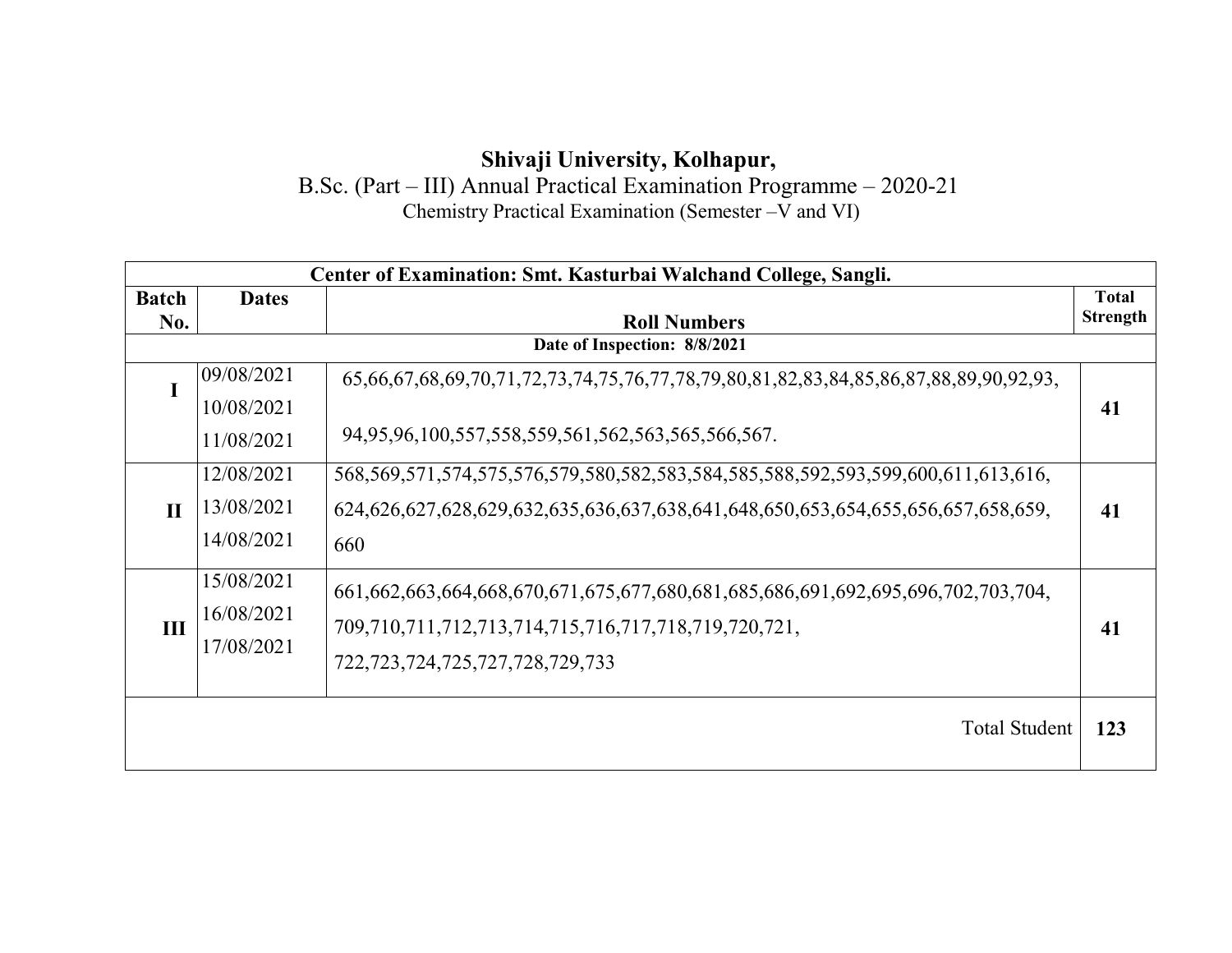## **Shivaji University, Kolhapur,**

## **B.Sc. (Part III) Annual Practical Examination 2020-21**

## **Chemistry Practical Examination**

#### **Batch - I**

#### **Date: 09/08/2021 to 11/08/2021**

| Sr. No.                 | <b>Group A</b> | <b>Group B</b> | <b>Group C</b> |
|-------------------------|----------------|----------------|----------------|
|                         | Roll No.       | Roll No.       | Roll No.       |
| $\mathbf{1}$            | 65             | 79             | 94             |
| $\overline{2}$          | 66             | 80             | 95             |
| $\overline{\mathbf{3}}$ | 67             | 81             | 96             |
| $\overline{\mathbf{4}}$ | 68             | 82             | 100            |
| $\overline{\mathbf{5}}$ | 69             | 83             | 557            |
| 6                       | 70             | 84             | 558            |
| $\overline{7}$          | 71             | 85             | 559            |
| 8                       | 72             | 86             | 561            |
| $\boldsymbol{9}$        | 73             | 87             | 562            |
| 10                      | 74             | 88             | 563            |
| 11                      | 75             | 89             | 565            |
| 12                      | 76             | 90             | 566            |
| 13                      | 77             | 92             | 567            |
| 14                      | 78             | 93             |                |

#### **Batch - II**

#### **Date: 12/08/2021 to 14/08/2021**

| Sr. No.                 | <b>Group A</b> | <b>Group B</b> | <b>Group C</b> |
|-------------------------|----------------|----------------|----------------|
|                         | Roll No.       | Roll No.       | Roll No.       |
| $\mathbf{1}$            | 568            | 593            | 637            |
| $\overline{2}$          | 569            | 599            | 638            |
| $\mathbf{3}$            | 571            | 600            | 641            |
| $\overline{\mathbf{4}}$ | 574            | 611            | 648            |
| 5                       | 575            | 613            | 650            |
| 6                       | 576            | 616            | 653            |
| $\overline{7}$          | 579            | 624            | 654            |
| 8                       | 580            | 626            | 655            |
| 9                       | 582            | 627            | 656            |
| 10                      | 583            | 628            | 657            |
| 11                      | 584            | 629            | 658            |
| 12                      | 585            | 632            | 659            |
| 13                      | 588            | 635            | 660            |
| 14                      | 592            | 636            |                |